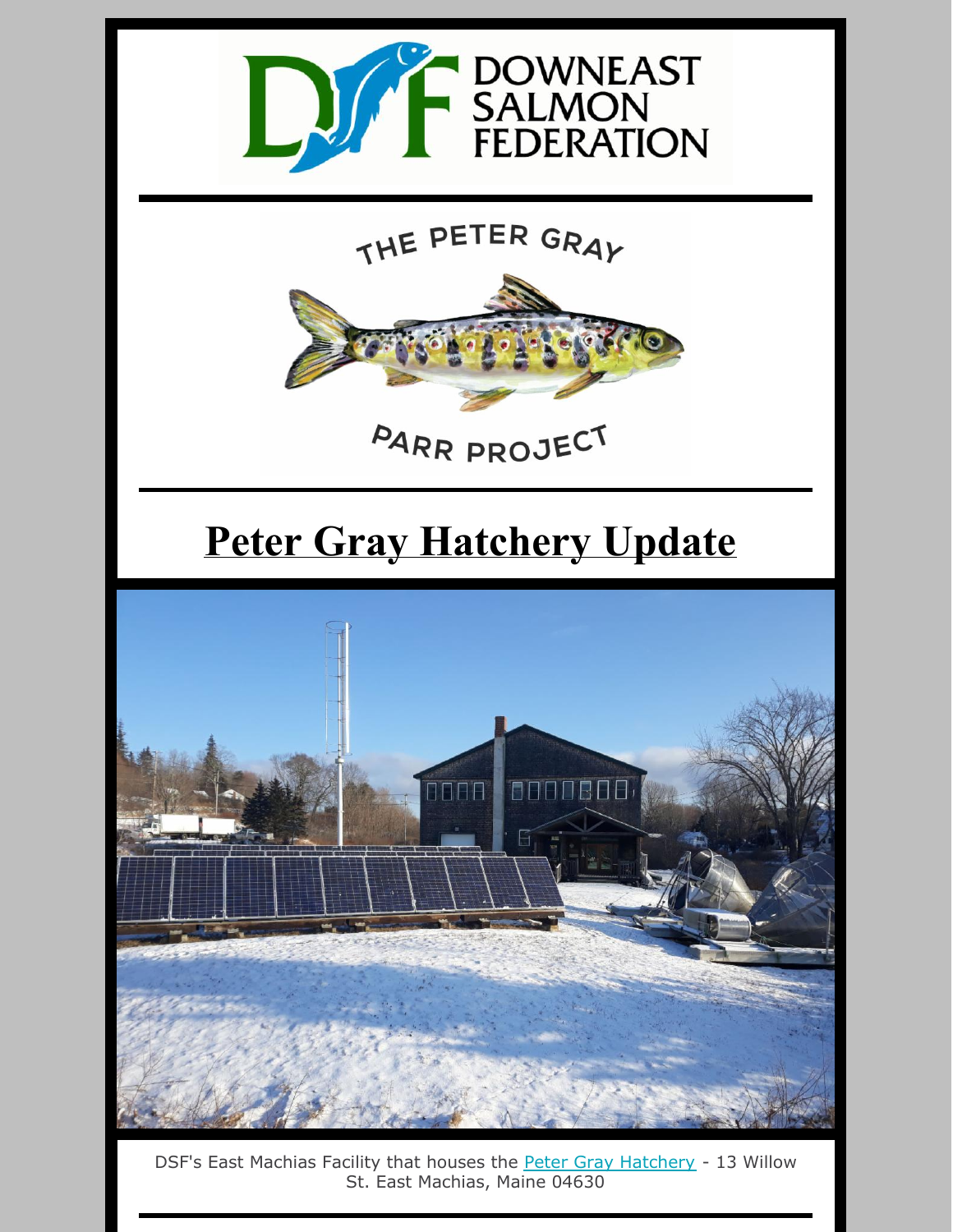

An early morning sun over a frozen Downeast Maine lake

2020 friends! Holy [smokes...a](https://mainesalmonrivers.org/parr-project/peter-gray-parr-project/) new year and a new decade with the Peter Gray Parr Project still here working hard to restore [Atlantic](https://mainesalmonrivers.org/parr-project/atlantic-salmon-overview/) salmon. Thank you all for taking the time out of your day to check out this [update](https://mainesalmonrivers.org/parr-project/peter-gray-hatchery-report/).

The Downeast Salmon [Federation](https://mainesalmonrivers.org/)'s solar-assisted Peter Gray Hatchery is getting ready to receive the next batch of Atlantic salmon [eggs](https://mainesalmonrivers.org/parr-project/atlantic-salmon-overview/) from PGPP partners, the US Fish and Wildlife Service. Entering our ninth year of operation, the Peter Gray Parr [Project](https://mainesalmonrivers.org/parr-project/peter-gray-parr-project/) (PGPP) is proving to be a very successful Atlantic salmon stocking program and partnership. The following few sentences are a brief summary of the observed impacts of the PGPP. Our work to rewild the salmon, the [hatchery](https://mainesalmonrivers.org/parr-project/the-peter-gray-hatchery/), and the river is providing great successes for the salmon population of the East Machias River. The [density](https://mainesalmonrivers.org/parr-project/electrofishing/) (or number in the river) of juvenile [\(parr](https://mainesalmonrivers.org/parr-project/atlantic-salmon-overview/)) salmon in the river is the highest seen since the 1970s. The number of those salmon making their way out to the ocean [\(smolts](https://mainesalmonrivers.org/parr-project/smolt-trapping/)) has more than quadrupled from the previous stocking strategy of unfed fry that was used on the river. Thanks to the PGPP, the number of [redds](https://mainesalmonrivers.org/parr-project/redd-counting/) (salmon nests) counted in the river in 2019 are the **highest seen for three decades and six times the average number of redds from the past two decades!**

Our facility on the Pleasant River is also getting ready to receive eggs and help PGPP partners, Maine Department of Marine Resources - Jonesboro office, with some egg [planting](https://mainesalmonrivers.org/field-work/egg-planting/) (more in the next update on that). We have been raising endangered Atlantic salmon and providing public outreach at this facility since the early 1990's. Like the Peter Gray [Hatchery](https://mainesalmonrivers.org/parr-project/peter-gray-parr-project/), the Pleasant River [Hatchery](https://mainesalmonrivers.org/habitat-restoration/pleasant-river-hatchery/) (PRH) is also a stream-side hatchery utilizing unfiltered river water to raise salmon. Due to the success seen with Peter Gray Hatchery on the East Machias River, DSF also utilizes many of those techniques at the PRH. The unfiltered river water allows the salmon to experience the temperature regimes, pH fluctuations, food inputs, and bacteria found naturally occurring in the river water. The PRH also utilizes the substrate [incubation](https://mainesalmonrivers.org/parr-project/the-peter-gray-hatchery/) boxes that allow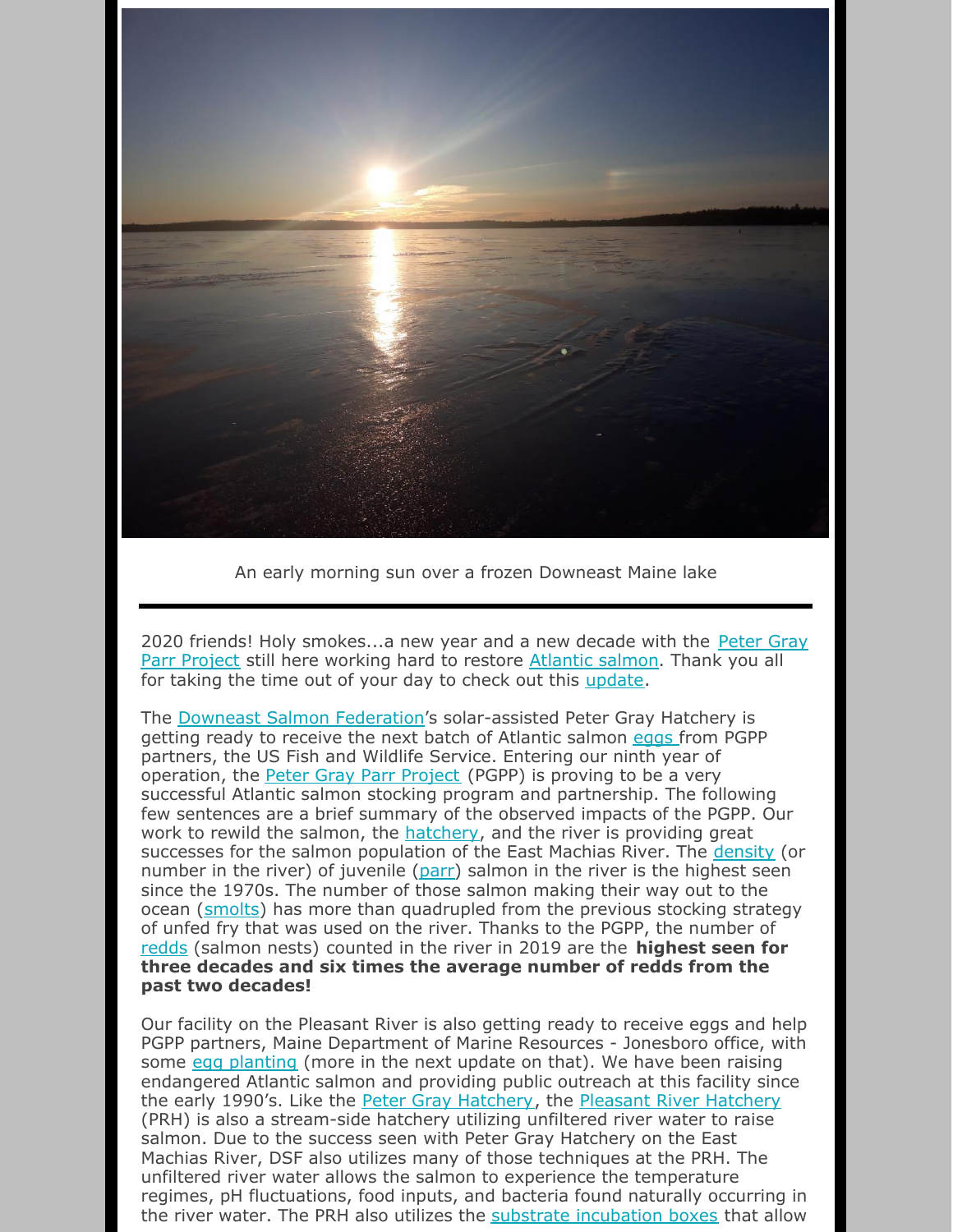[alevin](https://mainesalmonrivers.org/parr-project/atlantic-salmon-overview/) (baby salmon) to develop among media that simulates river gravel and emerge from the boxes at the same time fish in the river would be emerging from salmon redds. Use of these naturalized hatchery methods has shown success with 15 redds observed in the lower part of the Pleasant River in 2019! There were 30 redds total, observed by the Maine DMR during their redd counts of the upper and lower parts of the river. These redds were created by adult salmon that resulted from either egg planting or DSF's fry stocking.

If you are new to receiving these updates and would like to catch up on some you have missed, please visit our website **[here](https://mainesalmonrivers.org/parr-project/peter-gray-hatchery-report/)**. If there are any of your friends you think would enjoy this content please share with them or let us know their email address to add to the list!

If you like the work we are doing, please considering **[donating](https://mainesalmonrivers.org/parr-project/donate-to-the-peter-gray-parr-project/)** towards the continuation of the Peter Gray Parr [Project](https://mainesalmonrivers.org/parr-project/donate-to-the-peter-gray-parr-project/).

We hope this update finds you well and you enjoyed reading about the Peter Gray Parr Project. Thank you for all you have done, and [continue](https://mainesalmonrivers.org/parr-project/peter-gray-parr-project/) to do, in the pursuit of Atlantic salmon restoration!

Kind Regards,

Peter Gray Hatchery Staff Downeast Salmon [Federation](https://mainesalmonrivers.org/)

### **TAX DEDUCTION! CHARITABLE DONATION!**

#### **WE ARE STILL IN NEED OF TRUCKS!!!!**

Are you a business owner or individual looking for a tax deduction in 2019? Looking to trade in your truck for a new one this year? Would you like a tax deduction at a value **higher** then you would get for your trade-in? Please consider donating that pickup to the Downeast Salmon Federation. The Downeast Salmon Federation is a 501-c3, so your truck donation will give you a tax deduction equivalent to the **Kelly Blue Book private sale value** of your truck. The only thing we ask is that the truck is mechanically sound, has an inspection sticker or would take one, and that the truck is 4 wheel drive.

Currently, we don't have trucks to accomplish all of the important, boots-on-ground projects that are taken on each year. These tasks include stocking salmon, habitat restoration, assessment of projects, land stewardship along rivers, etc. If this is something you are interested in and want to help us better Downeast Maine's ecosystems please contact **[zach@mainesalmonrivers.org](mailto:zach@mainesalmonrivers.org) or call 207-255-0676**.

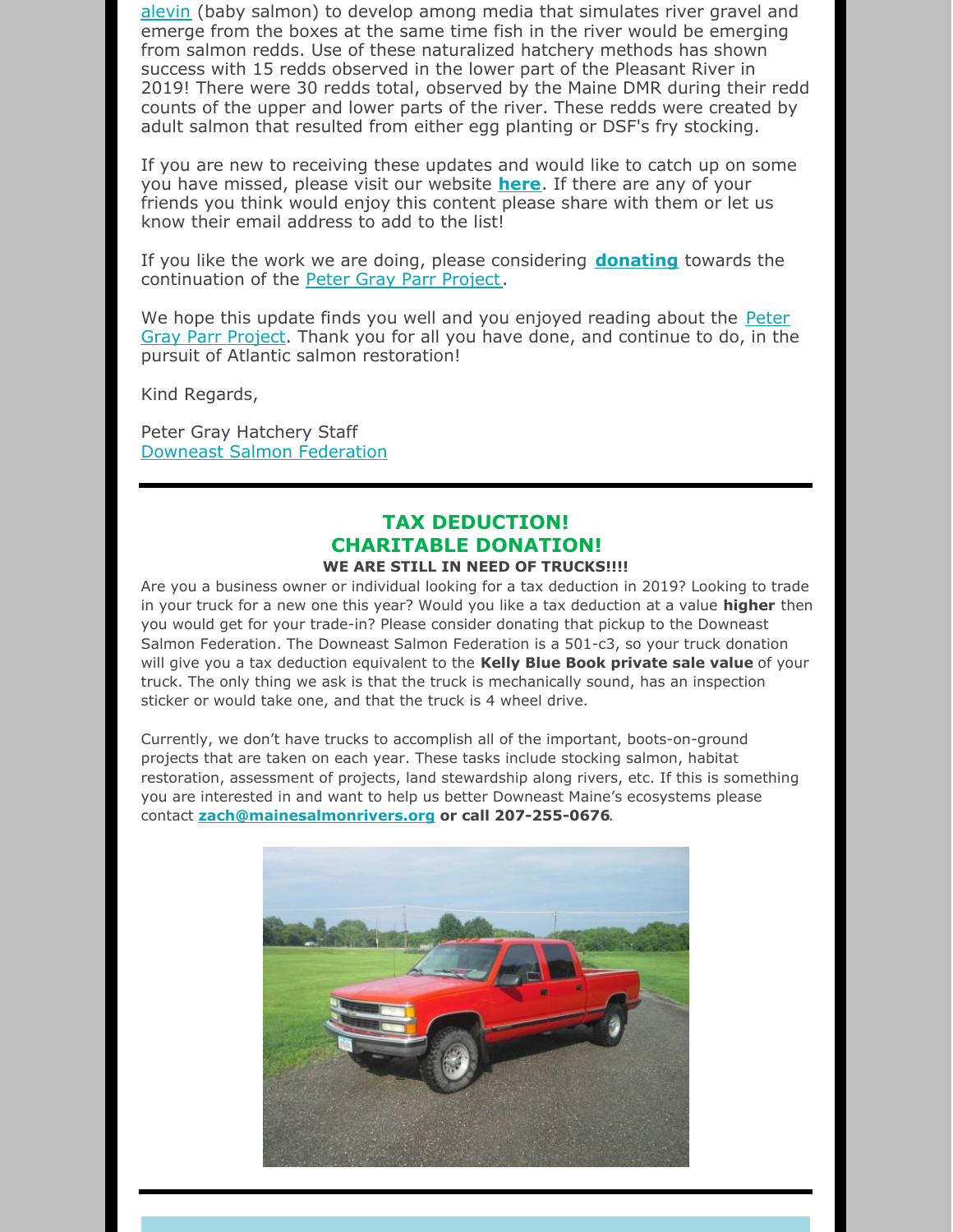### **Are you interested in making a Contribution Pledge [Commitment](https://files.constantcontact.com/6c7a16d6501/5fc13ada-9396-4b48-81a1-cd7f30f9ee0c.docx) to DSF? Click here for the Downeast Salmon Federation Contribution Pledge Form. Thank you!**

You can also support the Downeast Salmon [Federation](http://www.mainesalmonrivers.org) by purchasing some swag! Hats, sweatshirts, and t-shirts can be found [HERE](https://mainesalmonrivers.org/shop/). Other ways to help are to become a [member](https://mainesalmonrivers.org/donate/)!

website [HERE](https://mainesalmonrivers.org/parr-project/peter-gray-parr-project/).



If you'd like to read more on the Peter Gray Parr Project's [beginnings](https://mainesalmonrivers.org/parr-project/peter-gray-parr-project/) and future please read our Parr Project Booklet.

There is a short Parr Project video on our

**PARR PROJECT** 



**The Downeast Salmon [Federation](http://mainesalmonrivers.org) a North Atlantic Salmon [Conservation](http://www.nasco.int/) Organization accredited organization!**



**Thank you to the Trout and Salmon [Foundation](https://www.troutandsalmonfoundation.org/) for your continued support of the Peter Gray Parr [Project!](https://mainesalmonrivers.org/parr-project/peter-gray-parr-project/)**

**DSF's East Machias Facility Home of the Peter Gray Hatchery** 

Please support our work by **[becoming](https://mainesalmonrivers.org/donate/) a member** of the Downeast Salmon Federation. Together, we can restore sea-run